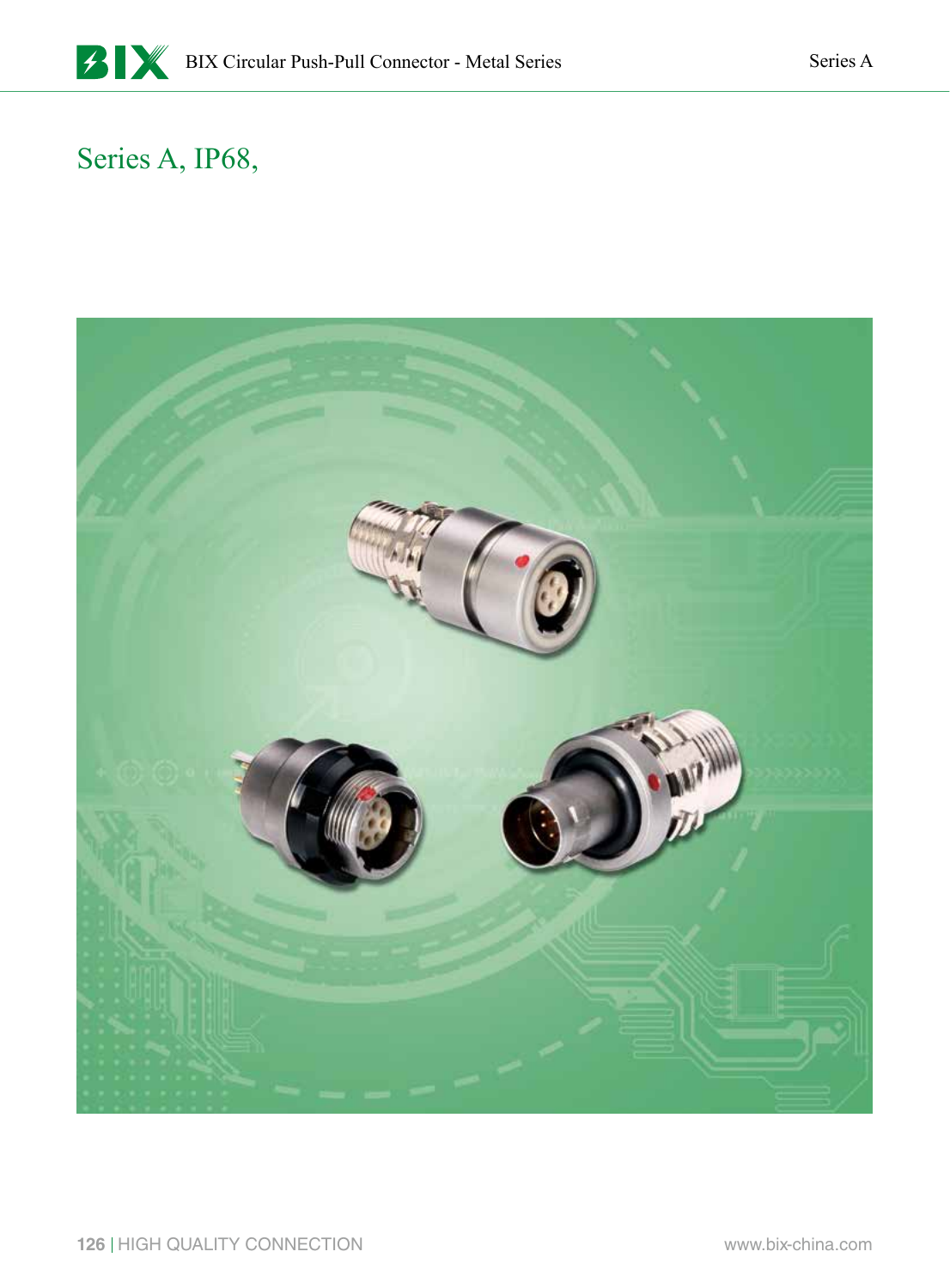### Description of Series A

|                |                                                               | 2                | 3       | 4 | 5 | 6         | $7\phantom{.0}$ | 8            |                |         |   |             |                 |                  | 9 10 11 12 13 14 15 16 17 18 19 |                 |                  |              |                  |
|----------------|---------------------------------------------------------------|------------------|---------|---|---|-----------|-----------------|--------------|----------------|---------|---|-------------|-----------------|------------------|---------------------------------|-----------------|------------------|--------------|------------------|
| SN             | Descript                                                      | $\mathbf T$<br>1 | $\perp$ | A | A | ${\bf R}$ |                 | $\, {\bf P}$ | $\overline{0}$ | $\,8\,$ | X | $\mathbf F$ | $\vert G \vert$ | $\boldsymbol{0}$ |                                 | $\vert 0 \vert$ | $\boldsymbol{0}$ | $\mathbf{0}$ | $\boldsymbol{0}$ |
| 1              | Type:<br>Straight plug $=$ T1, TX                             |                  |         |   |   |           |                 |              |                |         |   |             |                 |                  |                                 |                 |                  |              |                  |
| $\overline{2}$ | Floating receptacle $=$ F1<br>Receptacle = $ZK$ , $Z8$ , $ZX$ |                  |         |   |   |           |                 |              |                |         |   |             |                 |                  |                                 |                 |                  |              |                  |
| 3              | Size: 0, 1, A, 2, 3, E<br>Series: A<br>Coding: A-D            |                  |         |   |   |           |                 |              |                |         |   |             |                 |                  |                                 |                 |                  |              |                  |
| 4              |                                                               |                  |         |   |   |           |                 |              |                |         |   |             |                 |                  |                                 |                 |                  |              |                  |
| 5              |                                                               |                  |         |   |   |           |                 |              |                |         |   |             |                 |                  |                                 |                 |                  |              |                  |
| 6              | Housing material/plating: R                                   |                  |         |   |   |           |                 |              |                |         |   |             |                 |                  |                                 |                 |                  |              |                  |
| $8\,$          | Insulator materials                                           |                  |         |   |   |           |                 |              |                |         |   |             |                 |                  |                                 |                 |                  |              |                  |
| 9              |                                                               |                  |         |   |   |           |                 |              |                |         |   |             |                 |                  |                                 |                 |                  |              |                  |
| 10             | Number of pins                                                |                  |         |   |   |           |                 |              |                |         |   |             |                 |                  |                                 |                 |                  |              |                  |
| 11             | Pin/socket type                                               |                  |         |   |   |           |                 |              |                |         |   |             |                 |                  |                                 |                 |                  |              |                  |
| 12             | Contact/socket diameter                                       |                  |         |   |   |           |                 |              |                |         |   |             |                 |                  |                                 |                 |                  |              |                  |
| 13             | Termination cross section                                     |                  |         |   |   |           |                 |              |                |         |   |             |                 |                  |                                 |                 |                  |              |                  |
| 14             | $\boldsymbol{0}$                                              |                  |         |   |   |           |                 |              |                |         |   |             |                 |                  |                                 |                 |                  |              |                  |
| 16             | $\boldsymbol{0}$                                              |                  |         |   |   |           |                 |              |                |         |   |             |                 |                  |                                 |                 |                  |              |                  |
| 17             | Front nut: 0 (standard)                                       |                  |         |   |   |           |                 |              |                |         |   |             |                 |                  |                                 |                 |                  |              |                  |
| 18             | $\mathbf{0}$                                                  |                  |         |   |   |           |                 |              |                |         |   |             |                 |                  |                                 |                 |                  |              |                  |
| 19             | Receptacle grounding lug - ZK and Z8 receptacles:<br>L        |                  |         |   |   |           |                 |              |                |         |   |             |                 |                  |                                 |                 |                  |              |                  |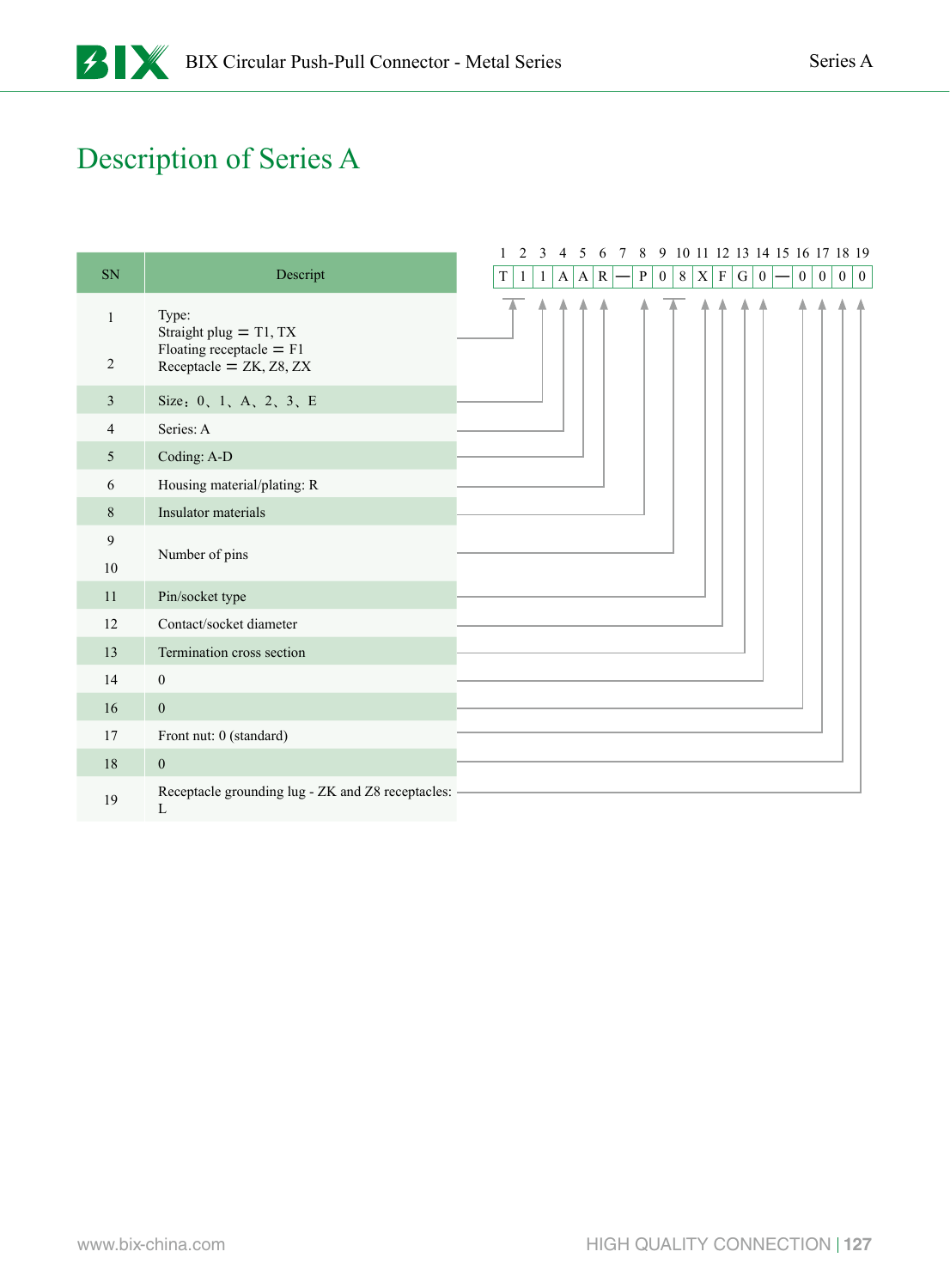#### Housing size (scale 1:1)



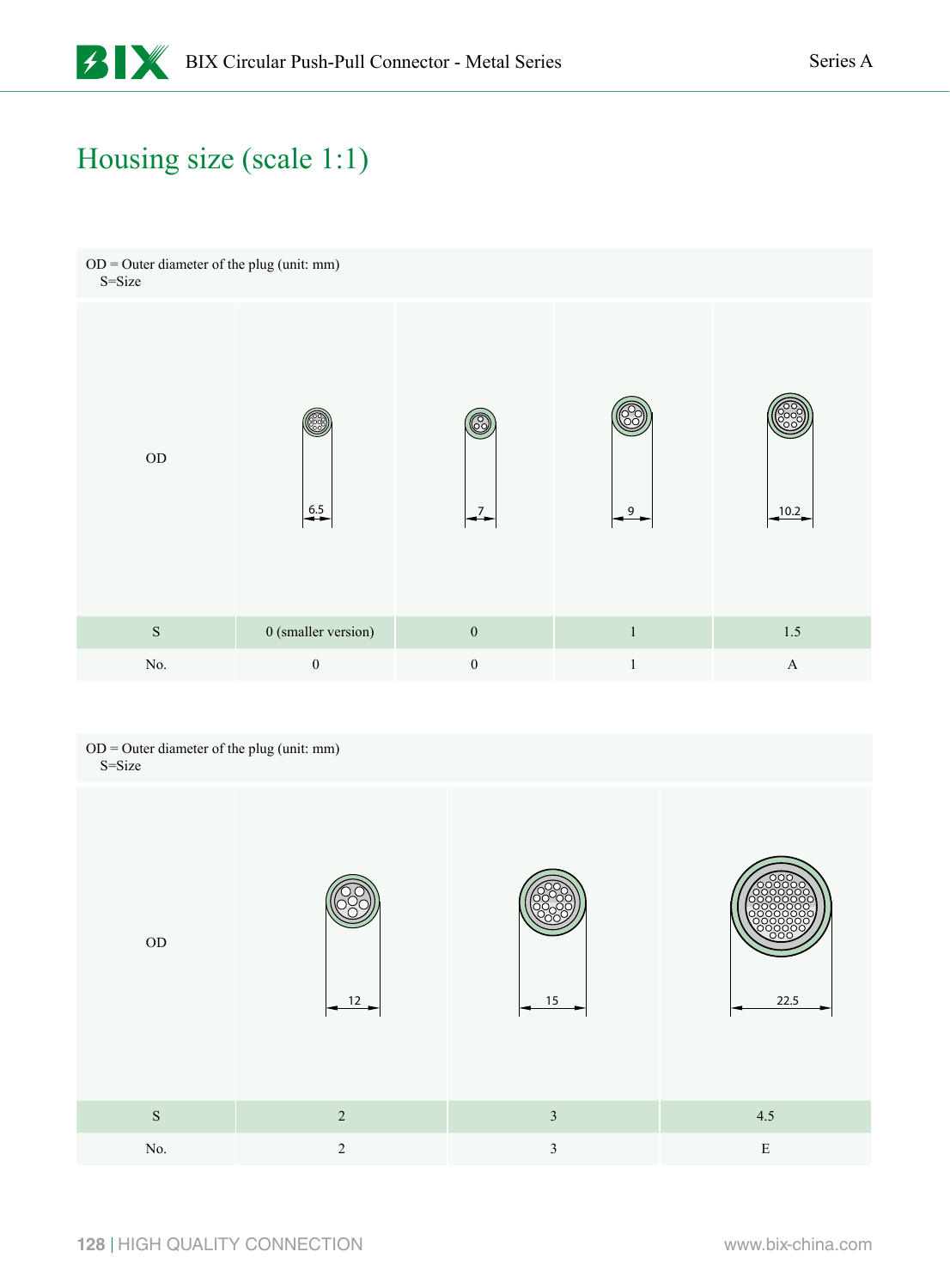# Plug (T1)

#### $\boxed{T}$  1 IP68, Break away plug





|              | Unit (mm) |     |                |                |           |                        |  |  |  |  |  |  |  |  |  |
|--------------|-----------|-----|----------------|----------------|-----------|------------------------|--|--|--|--|--|--|--|--|--|
| Size         | L1        | L2  | L <sub>3</sub> | D <sub>1</sub> | <b>SA</b> | Maximum cable diameter |  |  |  |  |  |  |  |  |  |
| $\mathbf{0}$ | 25.0      | 3.0 | 15.0           | 11.9           | 9         | 5.5                    |  |  |  |  |  |  |  |  |  |
|              | 29.2      | 3.5 | 18.4           | 13.9           | 11        | 6.5                    |  |  |  |  |  |  |  |  |  |
| 1.5          | 28.5      | 3.5 | 18.5           | 15.9           | 12        | 8.0                    |  |  |  |  |  |  |  |  |  |
| 2            | 31.0      | 4.0 | 19.0           | 17.6           | 14        | 10.0                   |  |  |  |  |  |  |  |  |  |
| 3            | 37.5      | 4.0 | 22.4           | 21.9           | 18        | 11.5                   |  |  |  |  |  |  |  |  |  |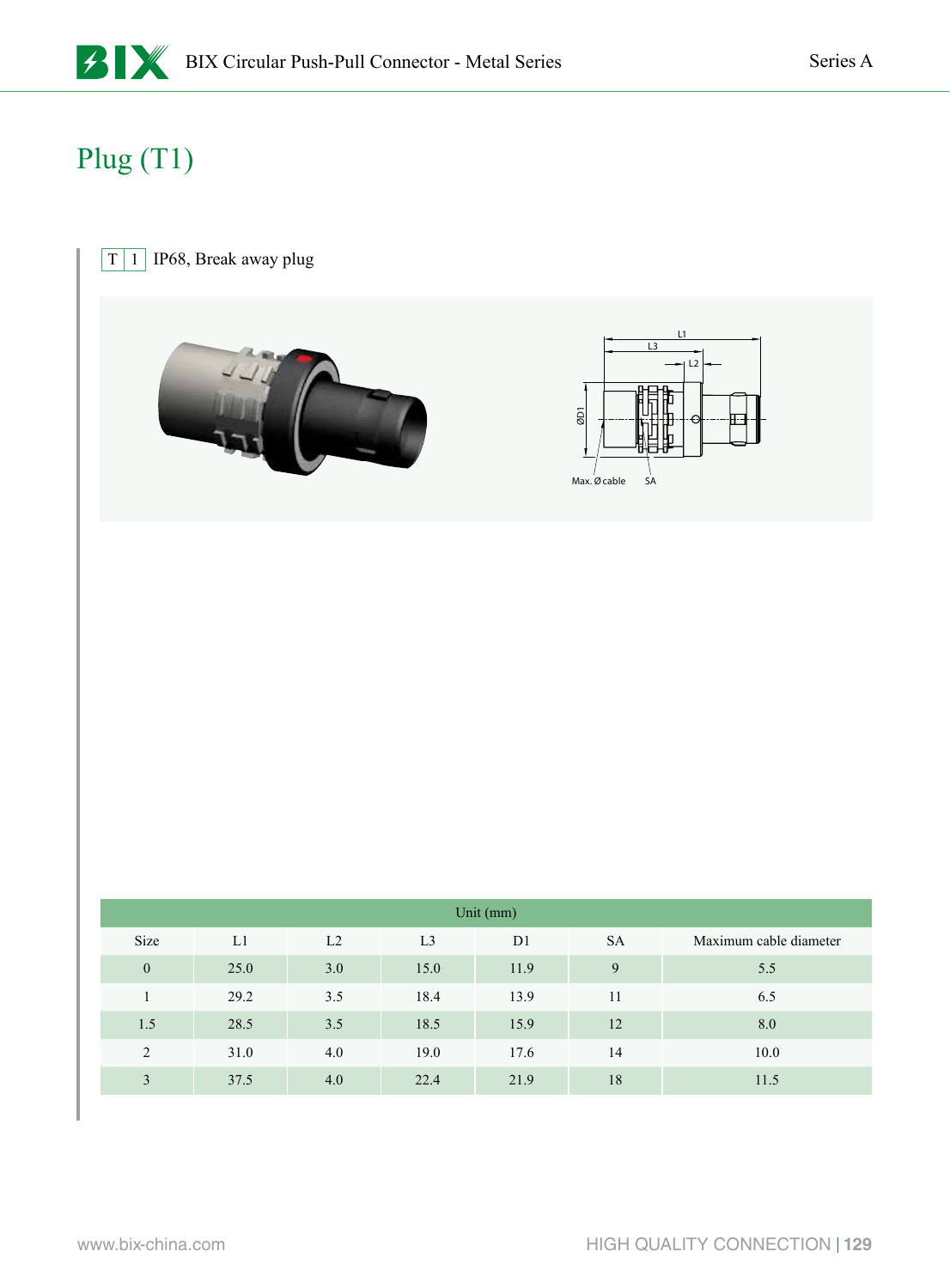# Plug (TX)

#### $\boxed{T} \boxed{X}$  IP68, Break away plug





| Unit $(mm)$ |      |     |      |                |           |                        |  |  |  |  |  |  |
|-------------|------|-----|------|----------------|-----------|------------------------|--|--|--|--|--|--|
| Size        | L1   | L2  |      | D <sub>1</sub> | <b>SA</b> | Maximum cable diameter |  |  |  |  |  |  |
|             | 24.0 | 3.0 | 15.0 | 11.9           | 10        | 7.5                    |  |  |  |  |  |  |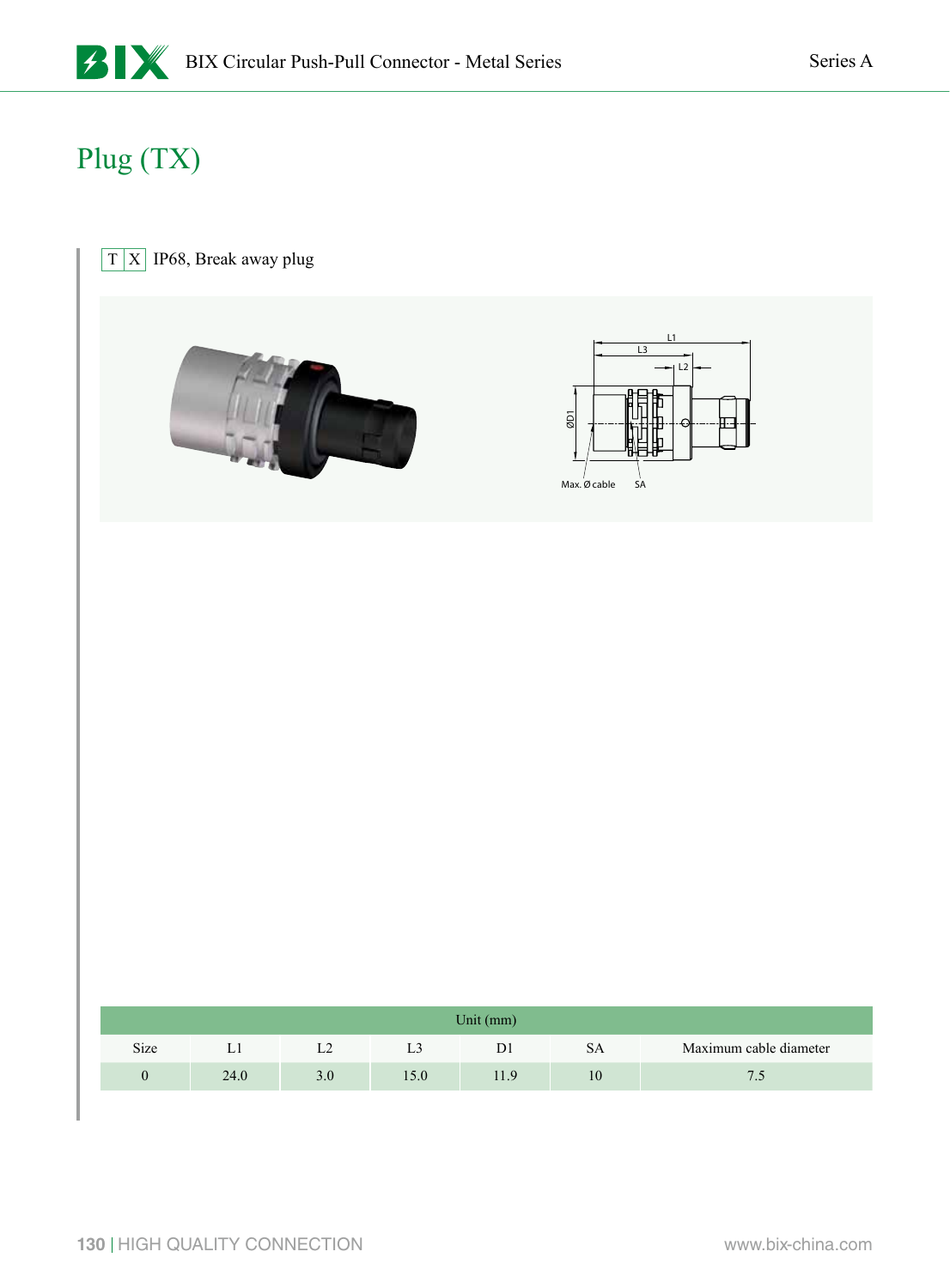

#### Socket

The receptacle type of Series A is the same as Series X; please refer to P110-P113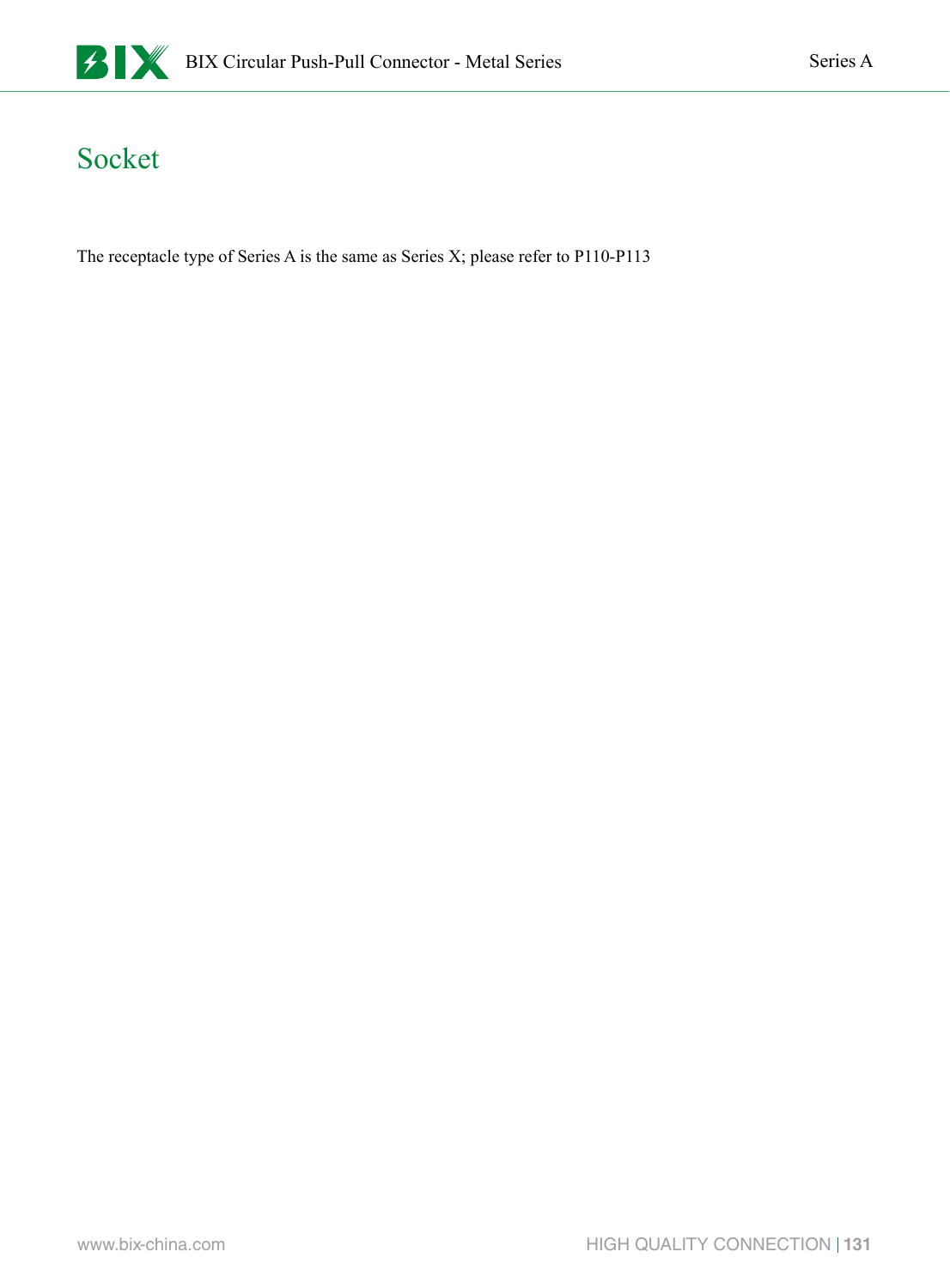### Codinging, housing materials and surface plating

#### Coding

| Coding         | Front view of the<br>receptacle | <b>Color Coding</b> |                |
|----------------|---------------------------------|---------------------|----------------|
| $\overline{A}$ |                                 |                     | Light<br>brown |
| $\, {\bf B}$   |                                 |                     | Red            |
| $\mathbf C$    |                                 |                     | Blue           |
| $\mathbf D$    |                                 |                     | Green          |

#### Housing material and surface plating

| No. | Housing material and surface plating   |
|-----|----------------------------------------|
| R.  | Aluminum alloy / chrome plating (grey) |
| K   | Copper alloy / chrome plating (grey)   |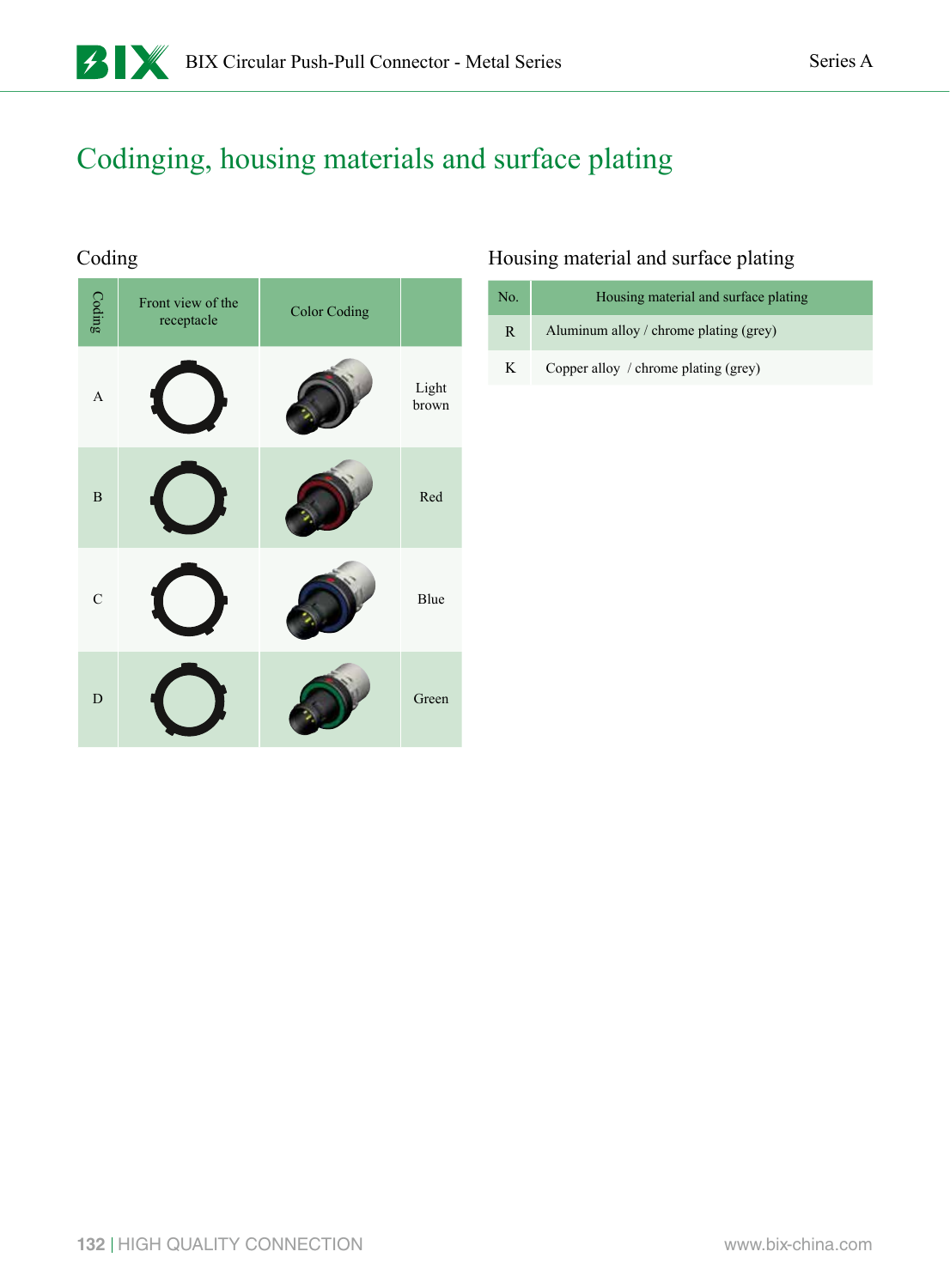#### Insulator materials

#### PEEK material, turned pin

| No. | Termination | <b>PEEK</b> |
|-----|-------------|-------------|
|     | Soldering   |             |
|     | <b>PCB</b>  |             |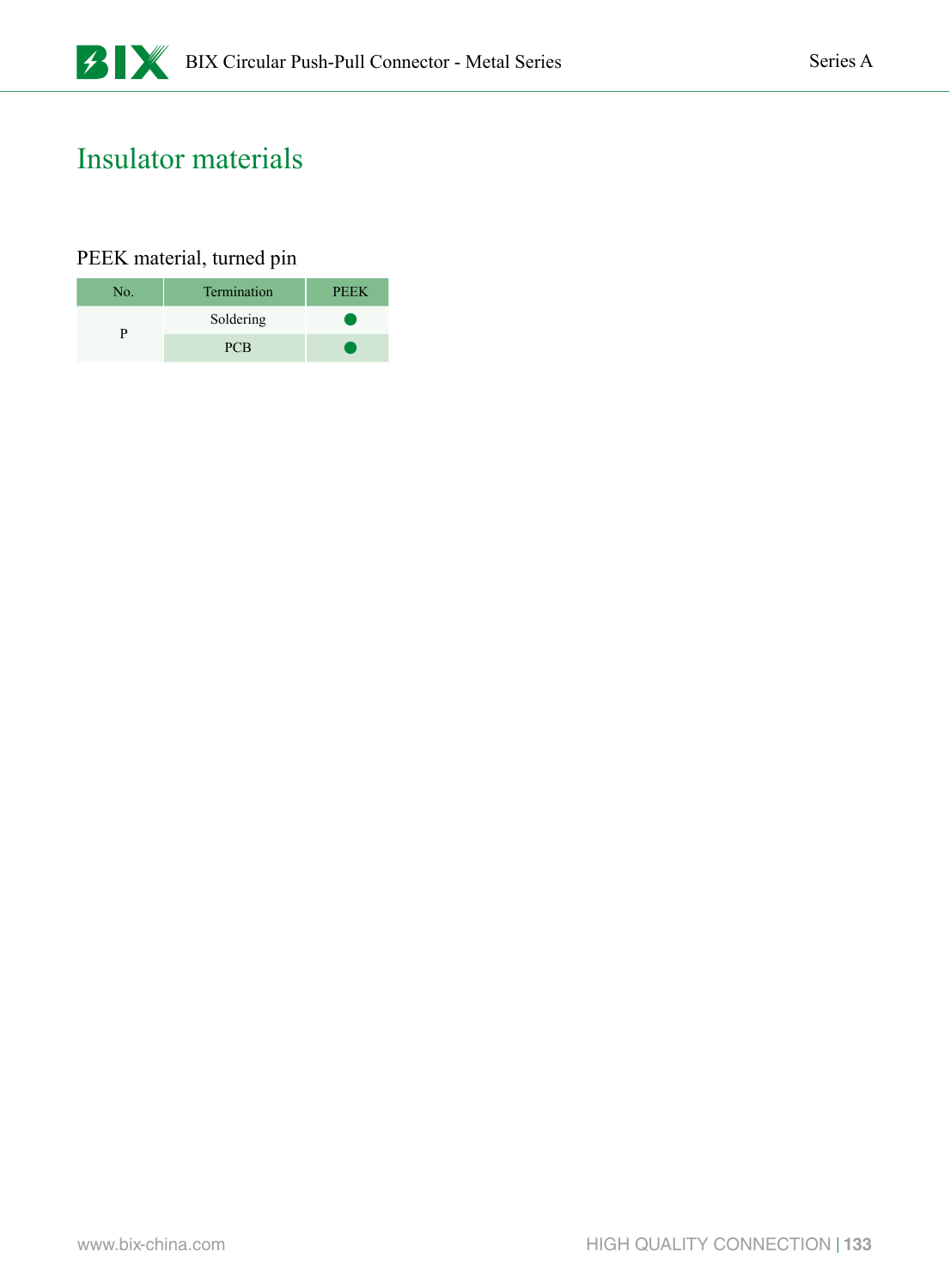|                  |                     |                  |                  |                 |                                               |                                               |                                                                   |           |     |     | Termination<br>method |  | View on the termination side |
|------------------|---------------------|------------------|------------------|-----------------|-----------------------------------------------|-----------------------------------------------|-------------------------------------------------------------------|-----------|-----|-----|-----------------------|--|------------------------------|
| Size             | Insulator materials |                  | Number of pins   | Pin diameter mm | current load per pin<br>$\blacktriangleright$ | between contacts<br>Test voltage<br>$\rm{KN}$ | $\begin{array}{c} \rm{Working} \\ \rm{voltag} \rm{V} \end{array}$ | Soldering | PCB | Pin | Socket                |  |                              |
| $\boldsymbol{0}$ | ${\bf P}$           | $\boldsymbol{0}$ | $\overline{c}$   | 0.9             | $10\,$                                        | 1.200                                         | 0.400                                                             |           |     |     |                       |  |                              |
| $\boldsymbol{0}$ | $\mathbf P$         | $\boldsymbol{0}$ | $\mathfrak z$    | 0.9             | $10\,$                                        | 1.200                                         | 0.400                                                             |           |     |     |                       |  |                              |
| $\boldsymbol{0}$ | ${\bf P}$           | $\boldsymbol{0}$ | $\overline{4}$   | 0.7             | $\boldsymbol{7}$                              | 0.900                                         | 0.300                                                             |           |     |     |                       |  |                              |
| $\boldsymbol{0}$ | $\, {\bf P}$        | $\boldsymbol{0}$ | $\sqrt{5}$       | 0.7             | $\boldsymbol{7}$                              | 0.900                                         | 0.300                                                             |           |     |     |                       |  |                              |
| $\boldsymbol{0}$ | ${\bf P}$           | $\boldsymbol{0}$ | $\sqrt{6}$       | $0.5\,$         | $\sqrt{5}$                                    | 0.900                                         | 0.300                                                             |           |     |     |                       |  |                              |
| $\boldsymbol{0}$ | $\, {\bf P}$        | $\boldsymbol{0}$ | $\boldsymbol{7}$ | 0.5             | $\sqrt{5}$                                    | 0.900                                         | 0.300                                                             |           |     |     |                       |  |                              |
| $\boldsymbol{0}$ | $\, {\bf p}$        | $\boldsymbol{0}$ | 9                | 0.5             | $5^{\circ}$                                   | 0.600                                         | $0.200\,$                                                         |           |     |     |                       |  |                              |
| $\boldsymbol{0}$ | $\mathbf{P}$        | $\,1\,$          | $\boldsymbol{0}$ | $0.5\,$         | $\sqrt{5}$                                    | 0.600                                         | 0.200                                                             |           |     |     |                       |  |                              |

**134** HIGH QUALITY CONNECTION www.bix-china.com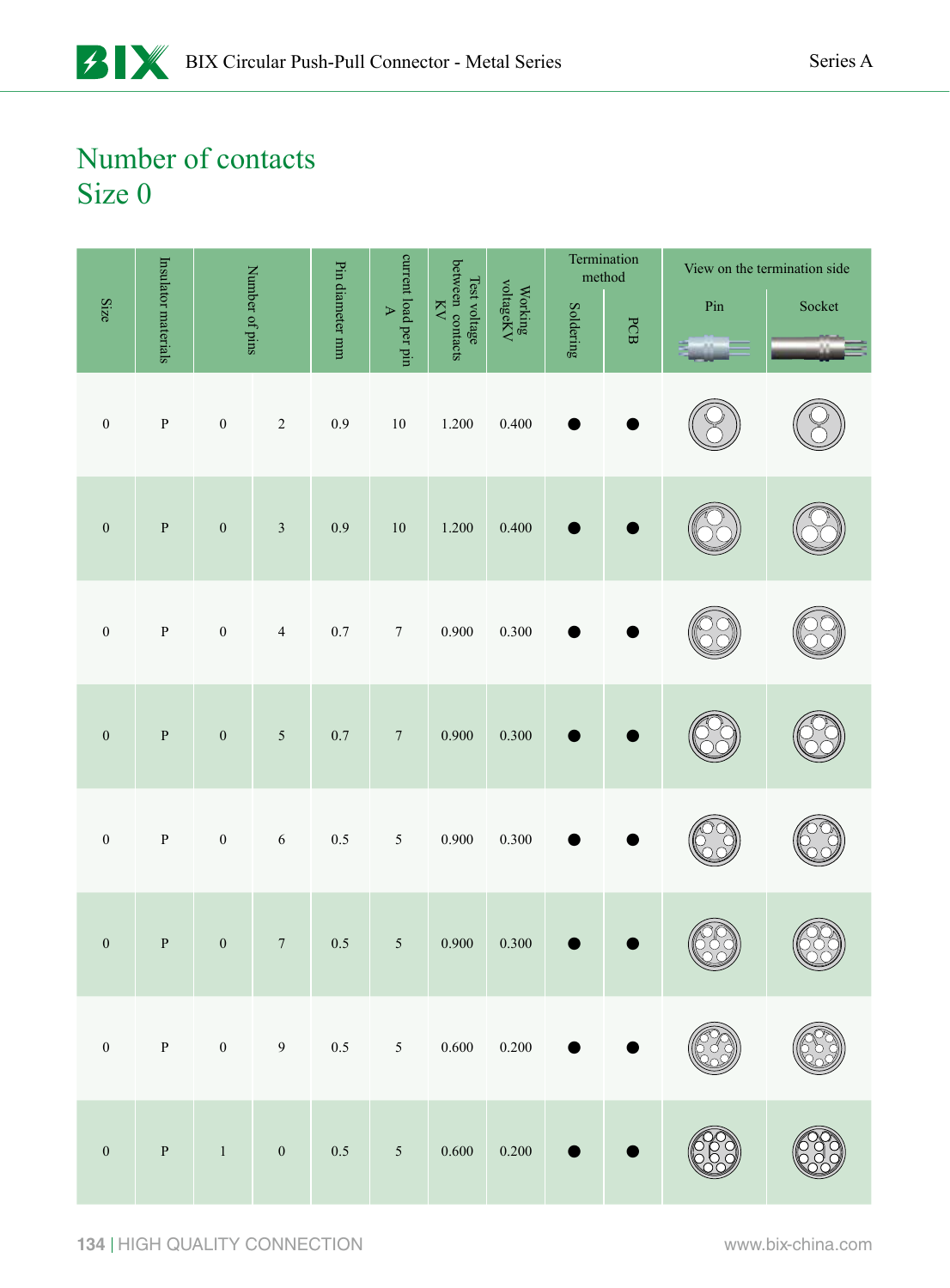|              |                     |                  |                |                 |                        |                                     |                   |           | Termination<br>method |     | View on the termination side |
|--------------|---------------------|------------------|----------------|-----------------|------------------------|-------------------------------------|-------------------|-----------|-----------------------|-----|------------------------------|
| Size         | Insulator materials |                  | Number of pins | Pin diameter mm | current load per pin A | Test voltage between<br>contacts KV | Working voltageKV | Soldering | PCB                   | Pin | Socket                       |
| $\,1\,$      | ${\bf P}$           | $\boldsymbol{0}$ | $\sqrt{5}$     | $0.9\,$         | $10\,$                 | 1.350                               | 0.450             |           |                       |     |                              |
| $\mathbf{1}$ | $\mathbf{P}$        | $\boldsymbol{0}$ | $\,8\,$        | $0.7\,$         | $\sqrt{ }$             | $1.000\,$                           | 0.333             |           |                       |     |                              |
| $1\,$        | $\, {\bf p}$        | $\,1\,$          | $\overline{4}$ | 0.5             | $\sqrt{5}$             | $0.900\,$                           | 0.300             |           |                       |     |                              |
| $\mathbf{1}$ | $\, {\bf p}$        | $\mathbf{1}$     | 6              | $0.5\,$         | $\sqrt{5}$             | 0.900                               | $0.300\,$         |           |                       |     |                              |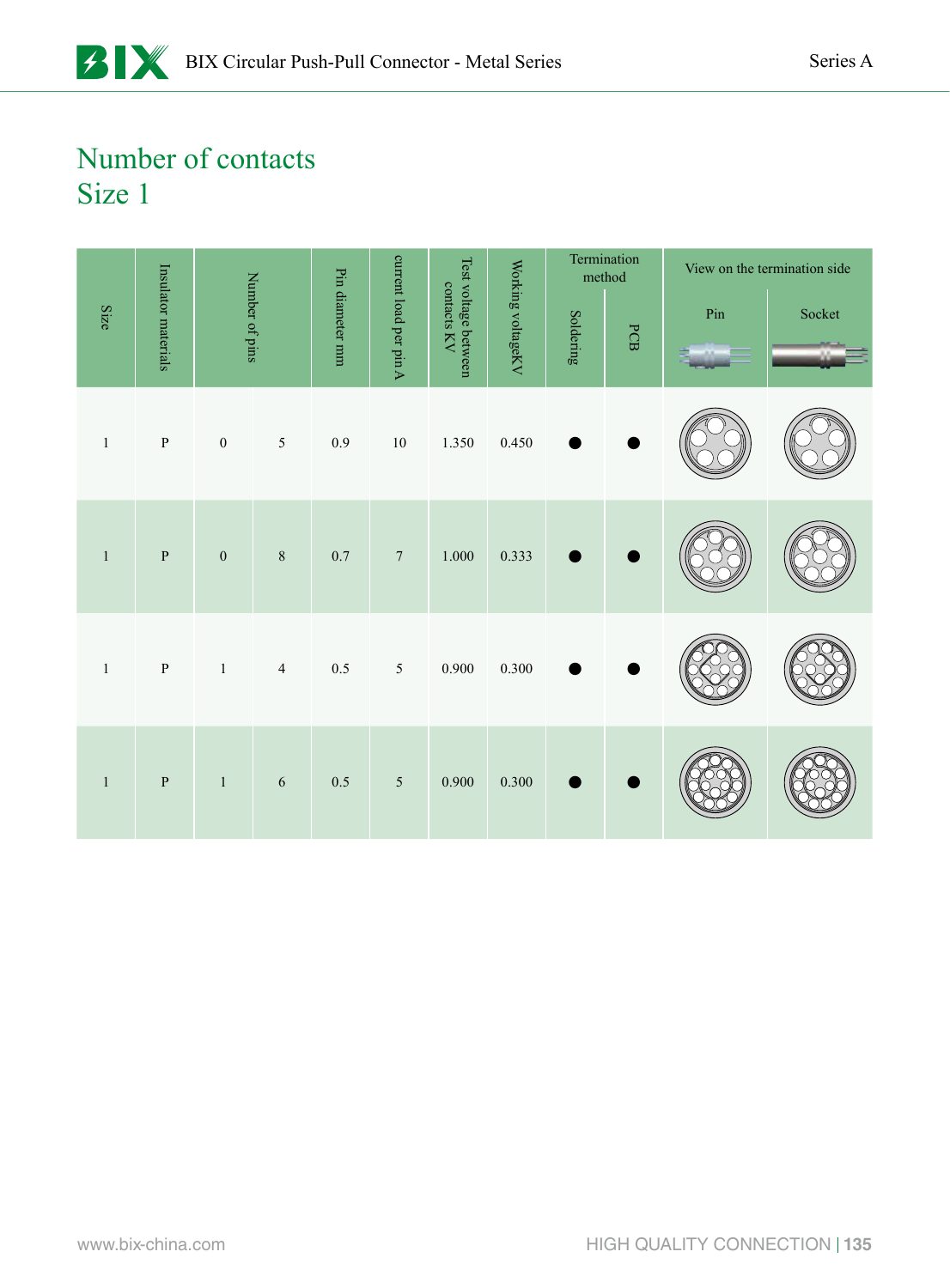|              |                     |              |                  | Pin         |                        |                                           |                   |           | Termination<br>method |     | View on the termination side |
|--------------|---------------------|--------------|------------------|-------------|------------------------|-------------------------------------------|-------------------|-----------|-----------------------|-----|------------------------------|
| Size         | Insulator materials |              | Number of pins   | diameter mm | current load per pin A | Test voltage<br>contacts<br>KV<br>between | Working voltageKV | Soldering | PCB                   | Pin | Socket                       |
| A            | $\, {\bf P}$        | $\mathbf{1}$ | $\boldsymbol{0}$ | 0.7         | $7\phantom{.0}$        | 1.200                                     | 0.400             | ٠         | ٠                     |     |                              |
| $\mathbf{A}$ | $\mathbf{P}$        | $\mathbf{1}$ | 9                | 0.5         | 5                      | 1.000                                     | 0.333             |           |                       |     |                              |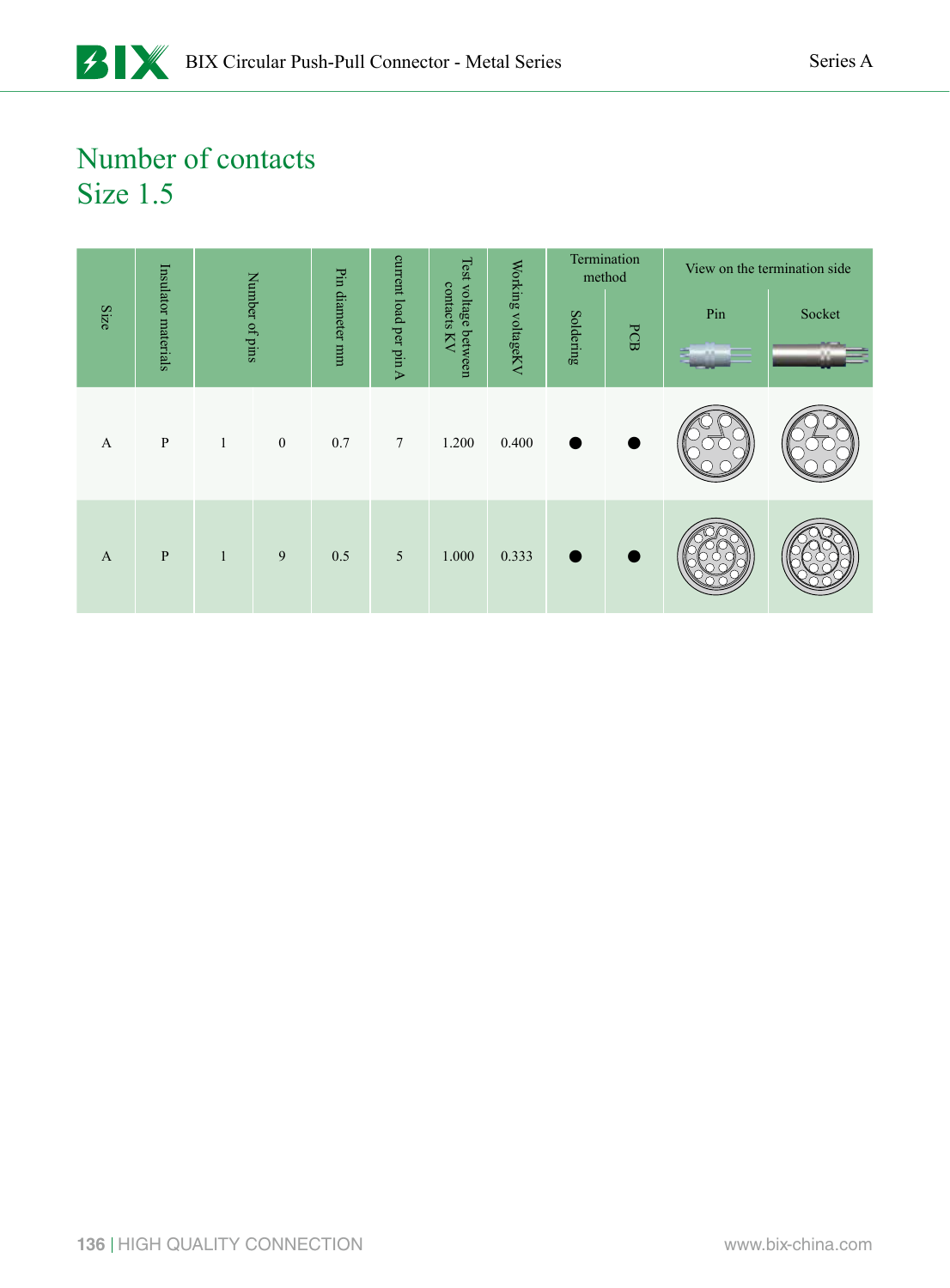|                |                     |              |                |                 |                        |                                     |                   |           | Termination<br>method |                         | View on the termination side |
|----------------|---------------------|--------------|----------------|-----------------|------------------------|-------------------------------------|-------------------|-----------|-----------------------|-------------------------|------------------------------|
| Size           | Insulator materials |              | Number of pins | Pin diameter mm | current load per pin A | Test voltage between<br>contacts KV | Working voltageKV | Soldering | PCB                   | $\mathop{\mathrm{Pin}}$ | Socket                       |
|                |                     |              |                |                 |                        |                                     |                   |           |                       |                         |                              |
| $\overline{2}$ | $\, {\bf P}$        | $\mathbf{0}$ | $\sqrt{6}$     | 1.3             | $1.4$                  | 1.500                               | 0.500             |           |                       |                         |                              |
| $\overline{2}$ | $\, {\bf p}$        | $\mathbf{1}$ | $\overline{9}$ | 0.7             | $\boldsymbol{7}$       | 1.000                               | 0.333             |           |                       |                         |                              |
|                |                     |              |                |                 |                        |                                     |                   |           |                       |                         |                              |
| $\overline{2}$ | ${\bf P}$           | $\sqrt{2}$   | $\sqrt{6}$     | $0.5\,$         | $\sqrt{5}$             | 0.900                               | 0.300             |           |                       |                         |                              |
|                |                     |              |                |                 |                        |                                     |                   |           |                       |                         |                              |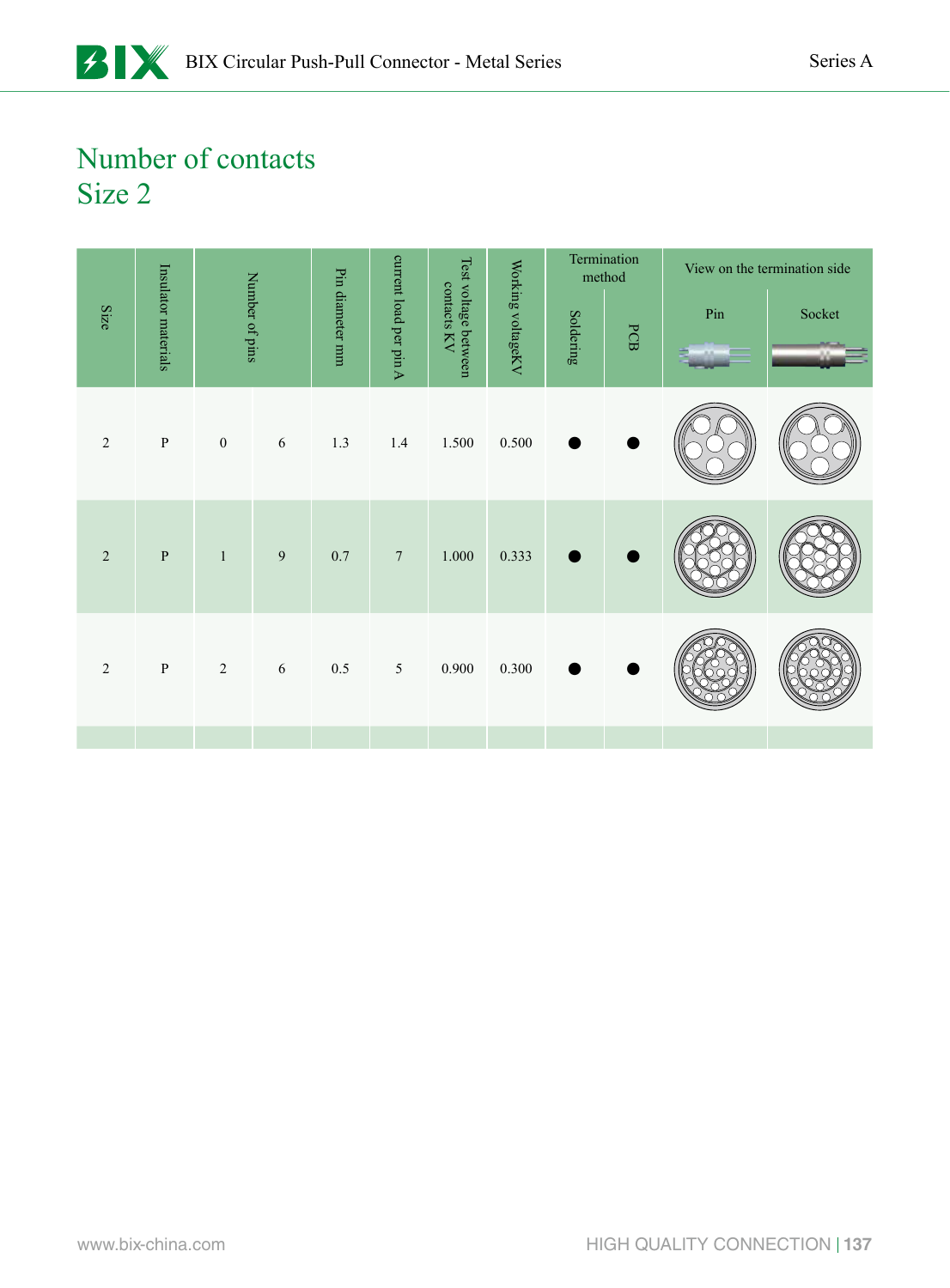|                         |                     |                  |                  |                 |                        |                                     |                   |           | Termination<br>method |                         | View on the termination side |
|-------------------------|---------------------|------------------|------------------|-----------------|------------------------|-------------------------------------|-------------------|-----------|-----------------------|-------------------------|------------------------------|
| Size                    | Insulator materials | Number of pins   |                  | Pin diameter mm | current load per pin A | Test voltage between<br>contacts KV | Working voltageKV | Soldering | PCB                   | $\mathop{\mathrm{Pin}}$ | Socket                       |
| $\mathfrak{Z}$          | $\, {\bf p}$        | $\boldsymbol{0}$ | $\overline{4}$   | $2.0\,$         | $22\,$                 | $1.650\,$                           | 0.550             |           |                       |                         |                              |
| $\overline{3}$          | $\, {\bf p}$        | $\mathbf{1}$     | $\, 8$           | 0.9             | $10\,$                 | 1.350                               | 0.450             |           |                       |                         |                              |
| $\overline{\mathbf{3}}$ | ${\bf P}$           | $\sqrt{2}$       | $\sqrt{6}$       | $0.7\,$         | $\boldsymbol{7}$       | $1.000\,$                           | 0.333             |           |                       |                         |                              |
| $\overline{3}$          | ${\bf P}$           | $\mathfrak{Z}$   | $\boldsymbol{7}$ | $0.5\,$         | $\sqrt{5}$             | 0.900                               | 0.300             |           |                       |                         |                              |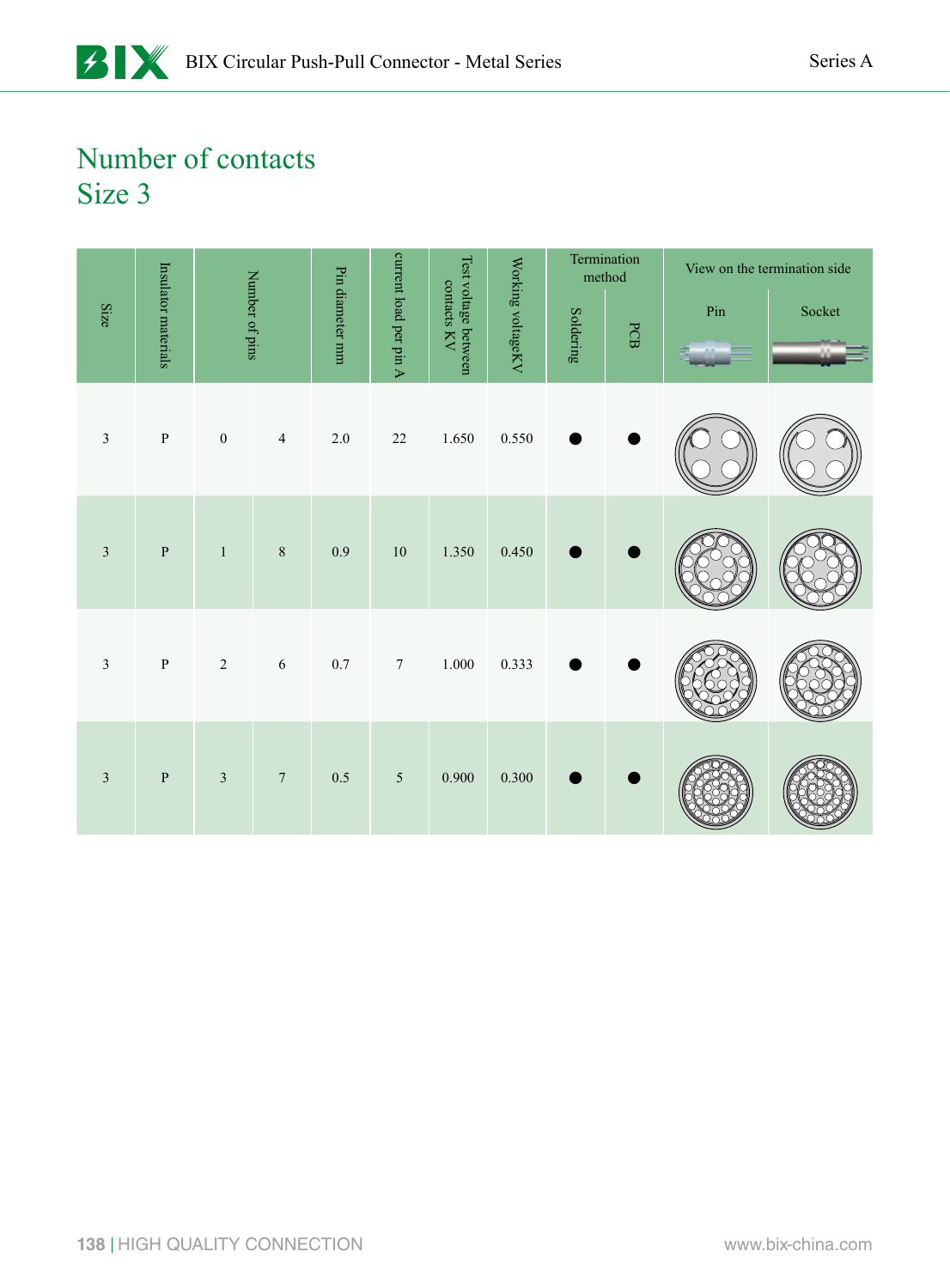|      |                     |   |                | Ы'n      | current        | Test                | Working   |           | Termination<br>method |                                                                                                                                                                                                                                                    | View on the termination side.                                                                                                                                                        |
|------|---------------------|---|----------------|----------|----------------|---------------------|-----------|-----------|-----------------------|----------------------------------------------------------------------------------------------------------------------------------------------------------------------------------------------------------------------------------------------------|--------------------------------------------------------------------------------------------------------------------------------------------------------------------------------------|
| Size |                     |   | Number of pins | diameter |                | contacts<br>voltage |           |           |                       | Pin                                                                                                                                                                                                                                                | Socket                                                                                                                                                                               |
|      | Insulator materials |   |                | uuu      | load per pin A | between<br>Ŋ        | voltageKV | Soldering | PCB                   |                                                                                                                                                                                                                                                    |                                                                                                                                                                                      |
| E    | P                   | 5 | 5              | 0.7      | 7              | 1.000               | 0.333     |           |                       | 123<br>987654<br>$\begin{pmatrix} 10 & 11 & 12 & 13 & 14 & 15 & 16 \\ 24 & 23 & 22 & 21 & 20 & 19 & 18 & 17 \\ 25 & 26 & 27 & 28 & 29 & 30 & 31 \end{pmatrix}$<br>39 38 37 36 35 34 33 32<br>40 41 42 43 44 45 46<br>52 51 50 49 48 47<br>53 54 55 | $\sim$ 2<br>5 6 7 8 9<br>16 15 14 13 12 11 10<br>17 18 19 20 21 22 23 24<br>31 30 29 28 27 26 25<br>32 33 34 35 36 37 38 39<br>46 45 44 43 42 41 40<br>47 48 49 50 51 52<br>55 54 53 |
|      |                     |   |                |          |                |                     |           |           |                       |                                                                                                                                                                                                                                                    |                                                                                                                                                                                      |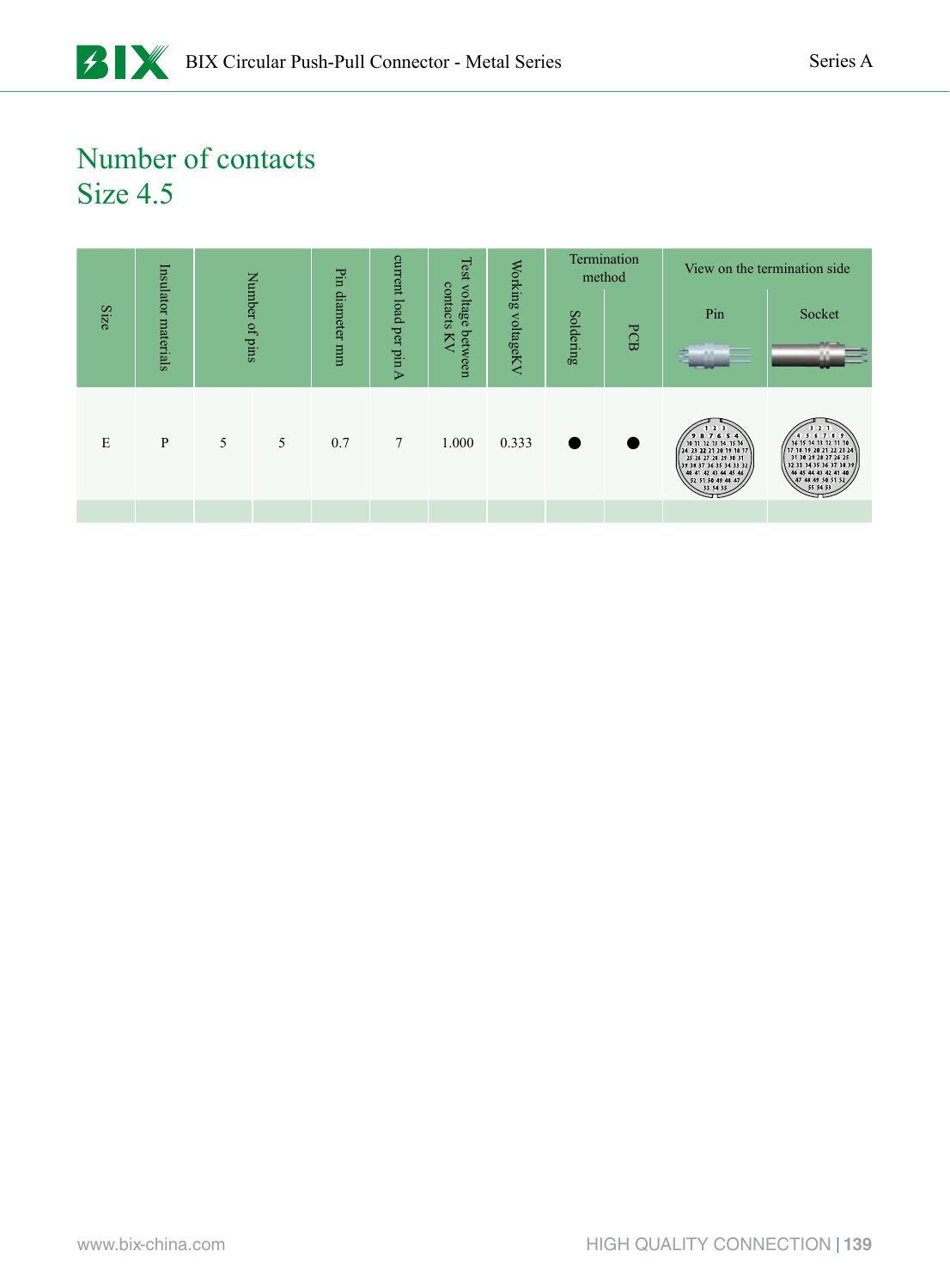#### Pin/socket type, surface plating and pin/socket diameter

#### Contact/SocketType、Surface plating

| Type    | No. | Surface plating        |
|---------|-----|------------------------|
| Socket  | W   | L-1 $\mu$ m Au (min.)  |
| Contact | X   | L-1 $\mu$ m Au (min.)  |
| Socket  | U   | $P-1 \mu m A u (min.)$ |
| Contact | V   | $P-1 \mu m A u (min.)$ |

L=Soldering

P=PCB

#### Contact/socket diameter

| Contact/socket<br>diameter | No. |
|----------------------------|-----|
| 0.50                       | C   |
| 0.70                       | F   |
| 0.90                       | J   |
| 1.30                       | P   |
| 2.0                        | т   |